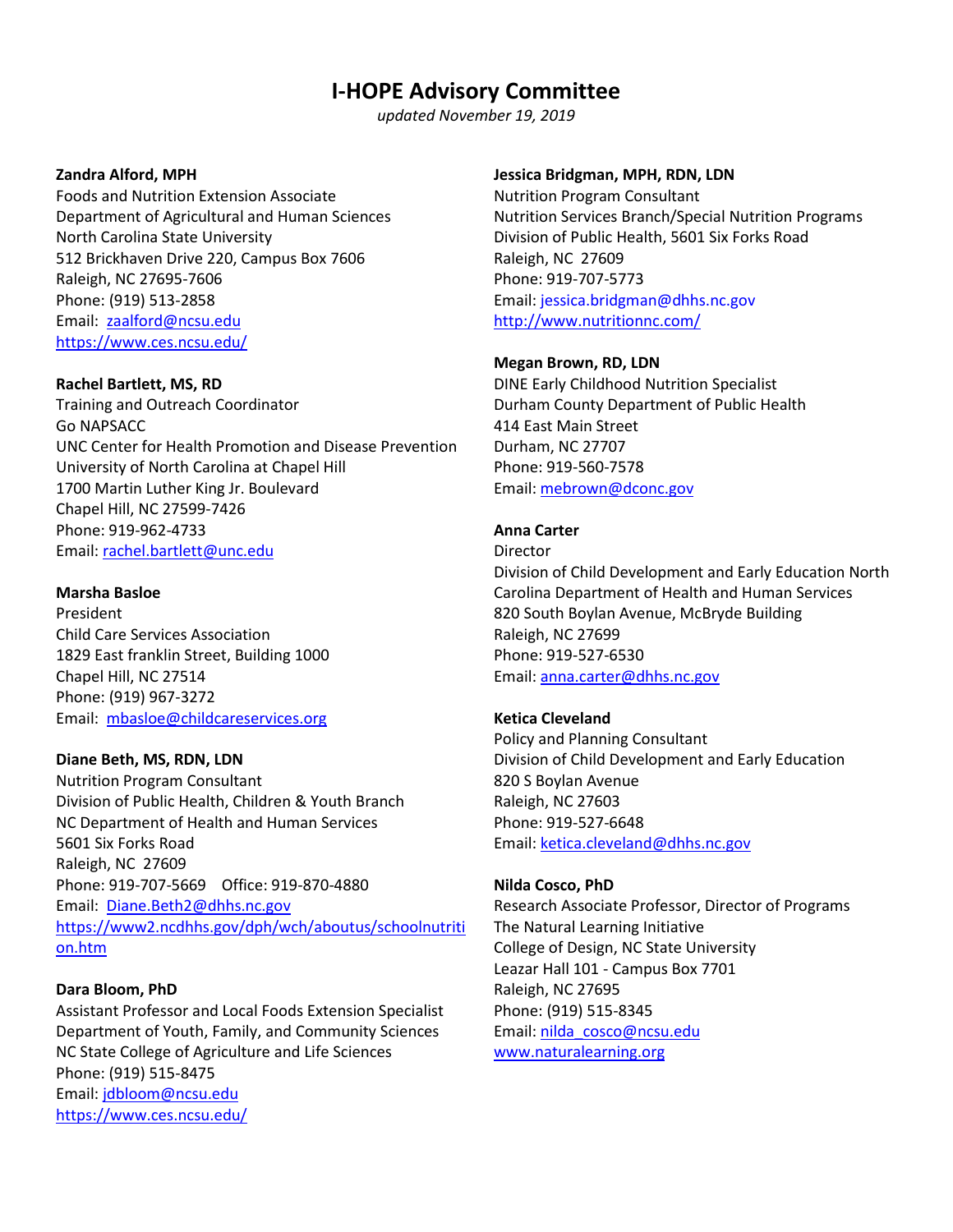**Merry Davis** Healthy Living Program Officer Blue Cross Blue Shield of North Carolina Foundation Phone: (919) 765-4737 Email: [Merry.Davis@bcbsncfoundation.org](mailto:Merry.Davis@bcbsncfoundation.org)

#### **Wren Davisson, MSW, MPA**

Shape NC Project Coordinator North Carolina Partnership for Children 1100 Wake Forest Road Raleigh, NC 27604 Phone: 919-821-9566 Email: [wdavisson@smartstart.org](mailto:wdavisson@smartstart.org) [www.smartstart.org](http://www.smartstart.org/) 

**Kiah Gaskin, MPH**

Program Director, Kohl's Bull City Fit Director of Community Outreach Duke Children's Healthy Lifestyles Phone: (919) 620-4903 Email: [kiah.gaskin@duke.edu](mailto:kiah.gaskin@duke.edu) [www.kohlsbullcityfit.org](http://www.kohlsbullcityfit.org/) 

#### **Morgan Wittman Gramann**

Executive Director North Carolina Alliance for Health 3131 RDU Center Drive, Suite 100 Morrisville, NC 27560 Phone: 919-308-8800 Email: [morgan@ncallianceforhealth.org](mailto:morgan@ncallianceforhealth.org)

### **Lois Harrington**

Regional Manager, Eastern Region 333 Six Forks Road Raleigh, NC 27609 Phone: (252) 373-2727 Email: [Lois.Harrington@dhhs.nc.gov](mailto:Lois.Harrington@dhhs.nc.gov) <http://qa2.ncchildcare.nc.gov/general/home.asp>

#### **Lindsey Haynes-Maslow, PhD, MHA**

Assistant Professor & Extension Specialist Department of Agricultural and Human Sciences College of Agriculture and Life Sciences North Carolina State University Phone: 919-515-9125 Email: [lhmaslow@ncsu.edu](mailto:lhmaslow@ncsu.edu)  <https://www.ces.ncsu.edu/>

#### **Catherine Hill, MS, RDN, LDN**

Healthy Eating and Communications Coordinator NC Division of Public Health NC Department of Health and Human Services 5505 Six Forks Road Raleigh, NC 27609 Phone: 919-707-5238 [Catherine.Hil@dhhs.nc.gov](mailto:Catherine.Hil@dhhs.nc.gov) [www.communityclinicalconnections.com](http://www.communityclinicalconnections.com/)

## **Sheila Hoyle, MPA**

Executive Director Southwestern Child Development Commission PO Box 250 Webster, NC 28788 Phone: (828) 586-5561 Email: [sheilahoyle@aol.com](mailto:sheilahoyle@aol.com) <http://www.swcdcinc.org/>

#### **Lakeisha Johnson**

Program Officer The NC Partnership for Children 1100 Wake Forest Road Raleigh, NC 27604 Phone: (919) 821-9565 Email: [lajohnson@smartstart.org](mailto:lajohnson@smartstart.org) 

#### **Catherine Joyner, MSW**

Executive Director Child Maltreatment Prevention Leadership Team, Essentials for Childhood Women's and Children's Health Section North Carolina Department of Health and Human Services 5601 Six Forks Rd. 1928 Mail Service Center Raleigh, North Carolina 27699 Phone: 919-707-5517 Email: [catherine.joyner@dhhs.nc.gov](mailto:catherine.joyner@dhhs.nc.gov)

#### **Alison Keisler**

Policy and Planning Program Manager Division of Child Development and Early Education 333 Six Forks Road Raleigh, NC 27609 Phone: (919) 814-6439 Email: [alison.keisler@dhhs.nc.gov](mailto:alison.keisler@dhhs.nc.gov)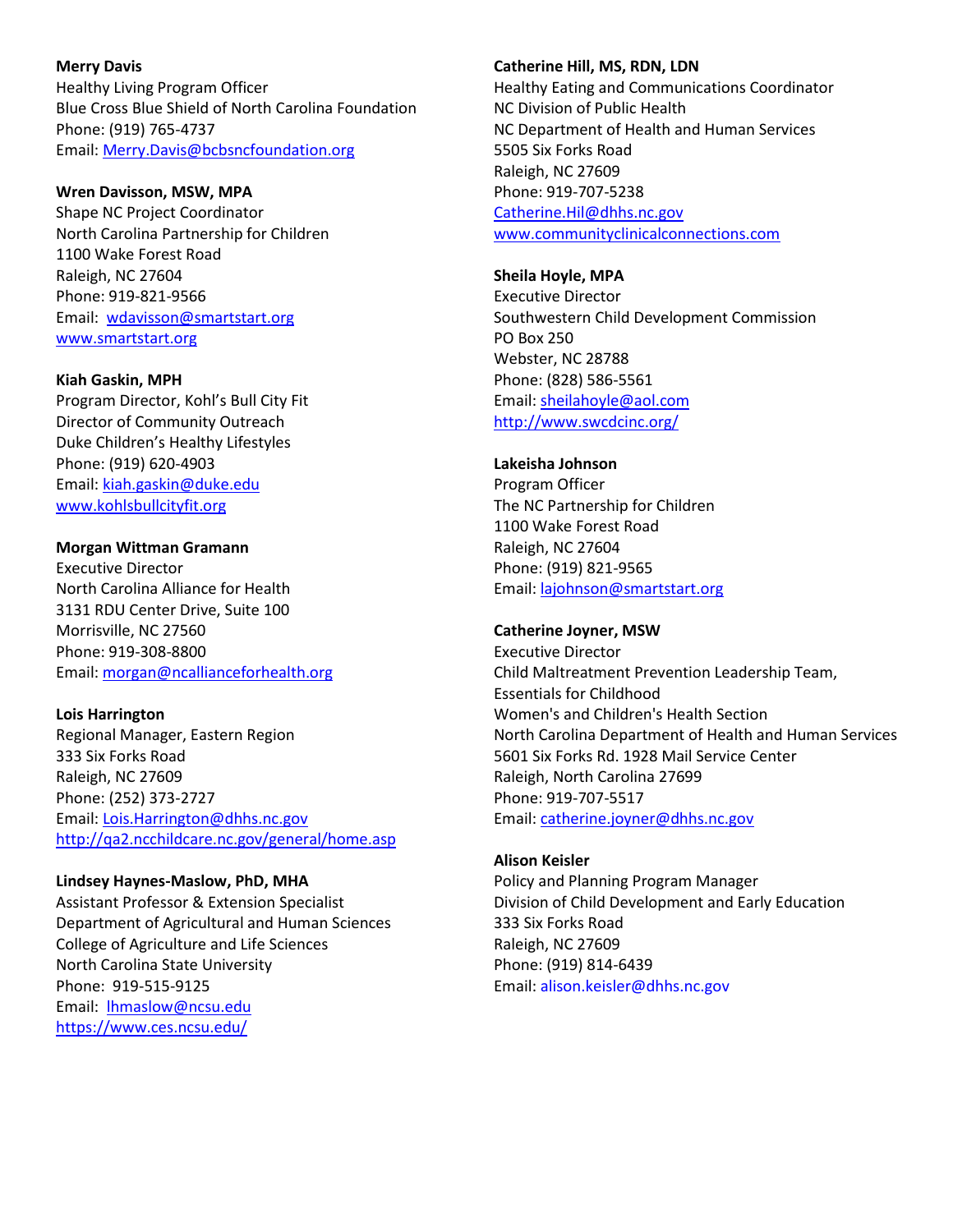## **Karen Lainez-Rubio, MPH, RDN, LDN**

Nutrition Program Consultant NC Division of Public Health, NC DHHS 5601 Six Forks Road Raleigh, NC 27609 Phone: (919) 707-5785 Email: [Karen.lainezrubi@dhhs.nc.gov](mailto:Karen.lainezrubi@dhhs.nc.gov) <http://www.nutritionnc.com/>

## **Arlette Lambert**

Legislative Liaison and Policy Manager Division of Child Development and Early Education Division of Child Development and Early Education 333 Six Forks Road Raleigh, NC 27609 Email: [Arletta.lambert@dhhs.nc.gov](mailto:Arletta.lambert@dhhs.nc.gov)

## **Courtney Latta-Sosebee, MPH**

Implementation Coach The North Carolina Partnership for Children, Inc. 1100 Wake Forest Road Raleigh, NC 27604 Phone: 919-821-9520 Email: [clatta-sosebee@smartstart.org](mailto:clatta-sosebee@smartstart.org) [www.smartstart.org](http://www.smartstart.org/)

#### **Angela Lewis**

Implementation Coach The North Carolina Partnership for Children, Inc. 1100 Wake Forest Road Raleigh, NC 27604 Phone: 919-821-9508 Email: [alewis@smartstart.org](mailto:alewis@smartstart.org) [www.smartstart.org](http://www.smartstart.org/)

#### **Jayne McBurney, MS**

Program Coordinator, Steps to Health NCSU - SNAP-Ed, Campus Box 7605 516 Brickhaven Raleigh 27695 Phone: 919-515-3762 Email: jayne\_mcburney@ncsu.edu

#### **Kimberly McClure**

NC Child Care Commission Vice President of Youth Development YMCA of Northwest North Carolina Winston Tower, 301 N. Main Street, Suite 1900 Winston-Salem, NC 27101 Phone: 336-751-9622 Ext. 6451 Phone: 336-679-7962 Ext. 6478 Email: [k.mcclure@ymcanwnc.org](mailto:k.mcclure@ymcanwnc.org)

#### **Capri McDonald**

MA Implementation Coach North Carolina partnership for Children 1100 Wake Forest Road Raleigh, NC 27604 Phone: 919-821-9517 Email: [cmcdonald@smartstare.org](mailto:cmcdonald@smartstare.org)

#### **Karen McKnight, M.Ed.**

Director NC Head Start Collaboration Office North Carolina Department of Public Instruction 6301 Mail Service Center Raleigh, NC 27699-6301 Phone: (919) 866-9325 Email: [Karen.McKnight@dpi.nc.gov](mailto:Karen.McKnight@dpi.nc.gov) <http://www.ncpublicschools.org/earlylearning/hssco/>

## **Amy Petersen**

State Child Care Nurse Consultant Division of Public Health, Children and Youth Branch NC Department of Health and Human Services 5601 Six Forks Road Raleigh, NC 27609 Phone: 919-707-5665 Email: [Amy.Petersen@dhhs.nc.gov](mailto:Amy.Petersen@dhhs.nc.gov)

## **Rebecca Planchard**

Senior Early Childhood Policy Advisor North Carolina Department of Health and Human Services, Office of the Secretary 101 Blair Drive, Adams Building 2001 Mail Service Center Raleigh, NC 27699-2000 Office: 919-527-7527 | Mobile: 919-818-2298 Email: [rebecca.planchard@dhhs.nc.gov](mailto:rebecca.planchard@dhhs.nc.gov)

## **Lynn Policastro**

Farm to Child Care Program Coordinator Wake County Smart Start 4901 Waters Edge Drive #101 Raleigh, NC 27606 Phone: (919) 723-9279 Email: [lpolicastro@wakesmartstart.org](mailto:lpolicastro@wakesmartstart.org)  [http://www.wakesmartstart.org/program/farm-to-child](http://www.wakesmartstart.org/program/farm-to-child-care/)[care/](http://www.wakesmartstart.org/program/farm-to-child-care/) 

**Richard Rairigh, MS** Director, Be Active Kids Phone: (919) 287-7009 Email: [Richard@beactivekids.org](mailto:Richard@beactivekids.org) [www.beactivekids.org](http://www.beactivekids.org/)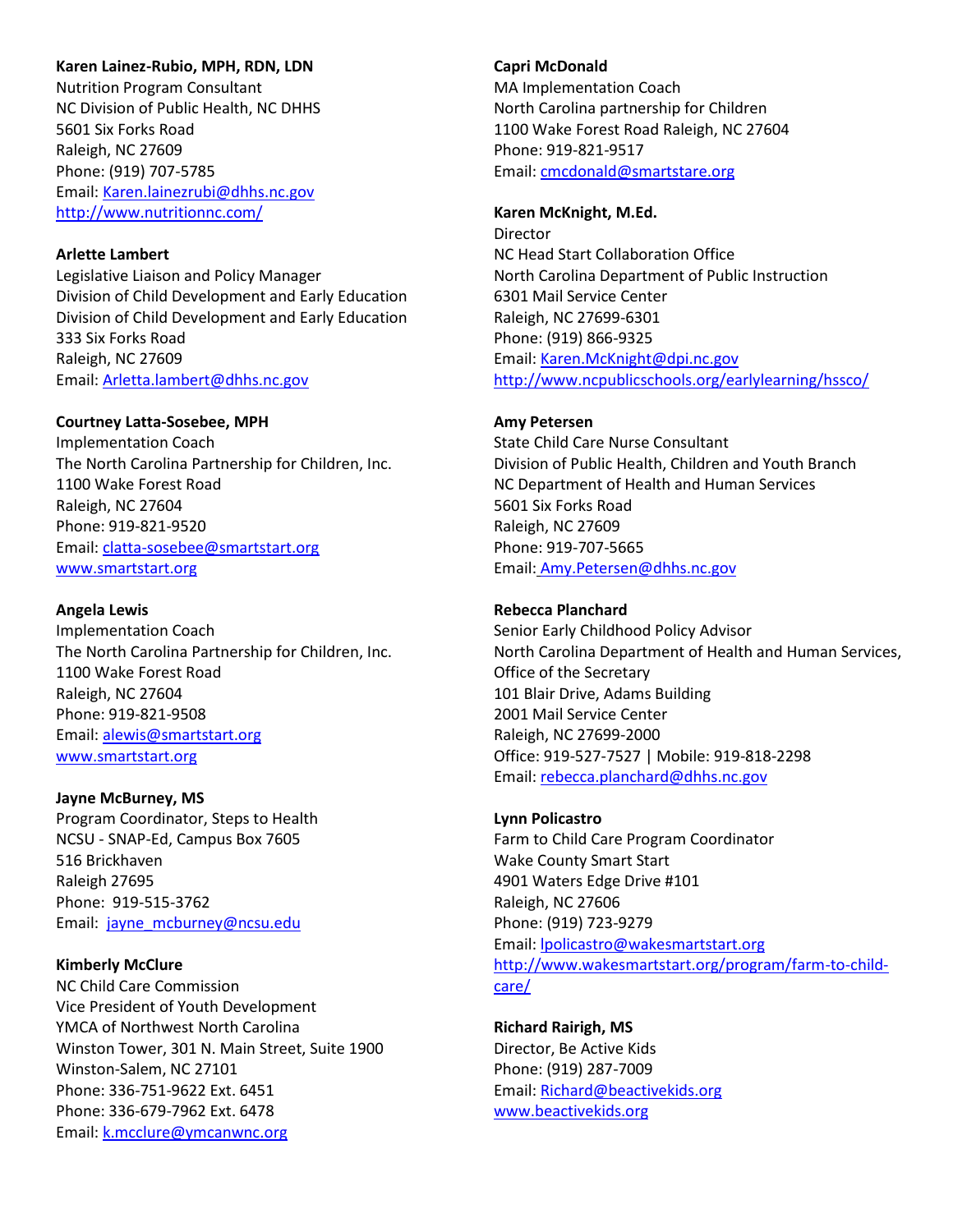#### **Jeannie M. Reardon, MPH**

Child Care Health Consultant NC Child Care Health & Safety Resource Center UNC Gillings School of Global Public Health 5601 Six Forks Road Raleigh, North Carolina 27609 Phone: (919) 707-5676 Email: [jeannie\\_reardon@unc.edu](mailto:jeannie_reardon@unc.edu) [www.healthychildcarenc.org](http://www.healthychildcarenc.org/)

## **Michele Rivest**

Policy Director NC Early Education Coalition Cell: 919.218-0224 [Email: michele.rivest@ncearlyeducationcoalition.org](mailto:Email:%20michele.rivest@ncearlyeducationcoalition.org) [www.NCEarlyEducationCoalition.org](https://nam05.safelinks.protection.outlook.com/?url=http%3A%2F%2Fwww.NCEarlyEducationCoalition.org&data=02%7C01%7Cdwhite%40smartstart.org%7C05094142570b40afd81508d6e9db65da%7Cd5e60c50e93e4700a247e8ba25462c1c%7C0%7C0%7C636953525865967892&sdata=b8zVVHdUYudhbFKyQdUBkRva%2FXvHJgfNdcZmZHYnv0U%3D&reserved=0)

## **Stephania Y. Sidberry, MPH**

Shape NC Manager The North Carolina Partnership for Children 1100 Wake Forest Road, Raleigh, NC 27604 Phone: 919.821.9507 Email: [ssidberry@smartstart.org](mailto:ssidberry@smartstart.org) [www.smartstart.org](http://www.smartstart.org/)

## **Jacqueline Simmons, MSPH**

Project Coordinator NC Child Care Health and Safety Resource Center UNC Gillings School of Global Public Health 1928 Mail Service Center, 5601 Six Forks Rd Raleigh, NC 27699 Phone: 919-707-5678 Email: [jdsimmons@unc.edu](mailto:jdsimmons@unc.edu) [www.healthychildcarenc.org](http://www.healthychildcarenc.org/) 

## **Janet Singerman**

President, Child Care Resources Inc. 4600 Park Road, Suite 400, Charlotte, NC 28209 Phone: (704) 376-6697 x108 Email: [jsingerman@childcareresourcesinc.org](mailto:jsingerman@childcareresourcesinc.org) [www.childcareresourcesinc.org](http://www.childcareresourcesinc.org/) 

## **Aviva Starr, MSW**

Training and Outreach Coordinator Go NAPSACC UNC Center for Health Promotion and Disease Prevention University of North Carolina at Chapel Hill 1700 Martin Luther King Jr. Boulevard Chapel Hill, NC 27599-7426 Phone: 919-834-4700 Email: [aviva.starr@unc.edu](mailto:aviva.starr@unc.edu)

## **Caroline Stover**

Farm to Childcare Program Manager Center for environmental Farming Systems (CEFS) North Carolina State University Phone: 336-287-1620 Email: [cmstover@ncsu.edu](mailto:cmstover@ncsu.edu) <https://cefs.ncsu.edu/>

## **Gizem Templeton, PhD**

Associate in Research World Food Policy Center Duke University Sanford School of Public Policy Phone: (919) 613-7894 Email: [gizem.templeton@duke.edu](mailto:gizem.templeton@duke.edu)

# **Cathy Thomas, MAEd**

Branch Manager Community and Clinical Connections for Prevention and Health, NC Division of Public Health NC Department of Health and Human Services 5505 Six Forks Road, Raleigh, NC 27609 Phone: (919) 707-5216 Email: [cathy.thomas@dhhs.nc.gov](mailto:cathy.thomas@dhhs.nc.gov) [www.communityclinicalconnections.com](http://www.communityclinicalconnections.com/)

## **Sherée Thaxton Vodicka, MA, RDN, LDN**

Executive Director, NC Alliance of YMCAs 801 Corporate Center Drive, Suite 200 Raleigh, NC Cell: (919) 601-0303 Email: [sheree.vodicka@YMCATriangle.org](mailto:sheree.vodicka@YMCATriangle.org)  [www.YMCATriangle.org](http://www.ymcatriangle.org/) 

## **Dianne Stanton Ward, EdD**

Director, Intervention and Policy Division Professor, Department of Nutrition, Gillings School of Global Public Health, University of North Carolina at Chapel Hill, 2202 McGavran-Greenberg Hall 135 Dauer Drive, Campus Box 7461 Chapel Hill 27599-7461 Phone: (919) 843-3780 Email: [dsward@email.unc.edu](mailto:dsward@email.unc.edu) <http://chwr.web.unc.edu/> <https://gonapsacc.org/>

## **Michael Welker**

Legislative Liaison The NC Partnership for Children, Inc. 1100 Wake Forest Road Raleigh, NC 27604 Email: [Mwelker@ncsmartstart.org](mailto:Mwelker@ncsmartstart.org)